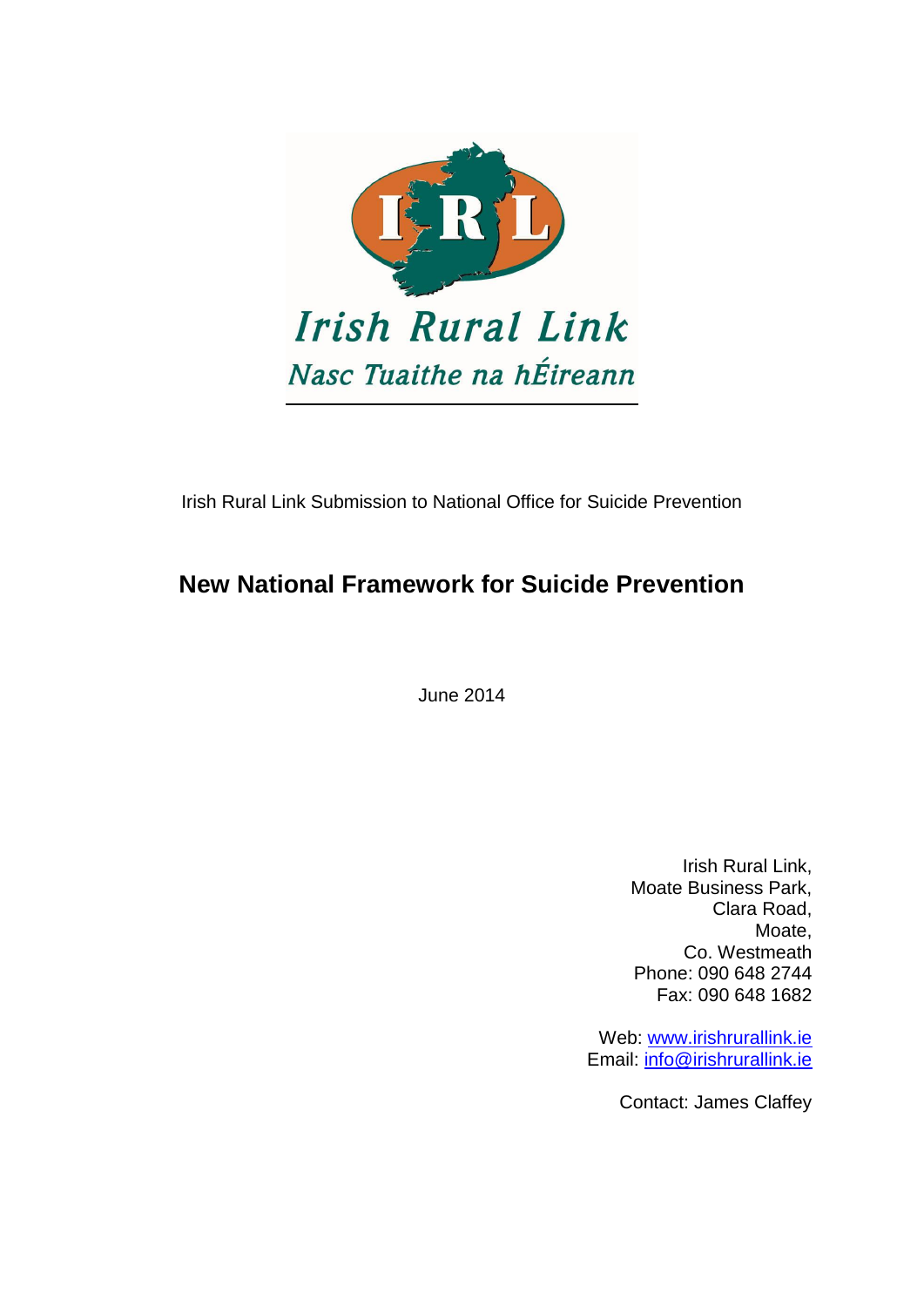# **1. Introduction**

Irish Rural Link welcomes the opportunity to make this submission on a new National Strategic Framework for Suicide Prevention and recognises the committed work of the National Office of Suicide Prevention towards reducing the high suicide rate in Ireland. The opportunity to contribute is widely welcomed as the last strategy was published nearly a decade ago and it is fair to say that Ireland has experienced significant economic and social change since 2005. Suicide and mental health issues have emerged as a real problem in world society not just Ireland. Suicide is now among the top leading causes of deaths globally for all age groups. Unofficially in Ireland on average there are now 10 deaths by suicide a week or 526 in 2013 while officially the CSO stated there were 554 deaths by suicide in 2011. In the period from  $1<sup>st</sup>$  of January to  $31<sup>st</sup>$  of December 2012, the registry recorded 12,010 deliberate self presentations to hospital<sup>1</sup>. The reason behind listing these statistics is to emphasise the need for action to combat the high level of deaths by suicide in Ireland.

With 57 per cent of Ireland's population now living in rural areas<sup>2</sup>, it is vital to have the opinions of a national rural organisation like Irish Rural Link in the consultation process. As an organisation, Irish Rural Link has long been concerned about the high level of suicides and people suffering from mental health. To address this issue, IRL hosted a mental health seminar last autumn with the aim of exploring the causes of suicide and how to tackle the high suicide rate in Ireland as well as examining specific factors that are unique to rural Ireland. To follow on from the seminar last autumn, IRL in coordination with the European Parliament's Information Office in Dublin hosted two successful seminars on rural isolation in Ennis and Ballybofey with the issues of suicide and mental health very much at the forefront of discussions.

The purpose of these seminars was to highlight the issues that affect people arising from rural isolation. It looked at the current data that describes it and with the help of everybody involved examined the problem in terms of proposing new or improved solutions. All of these events were not only well attended by the general public but also by representatives from the National Office of Suicide Prevention, Pieta House, Console, Samaritans either as speakers or as part of an expert panel. Irish Rural Link have recently released a report based

1

<sup>&</sup>lt;sup>1</sup> National Office for Suicide Prevention- Annual Report 2012

<sup>&</sup>lt;sup>2</sup> Commission for the Economic Development of Rural Areas (2013) Energising Ireland's Rural Economy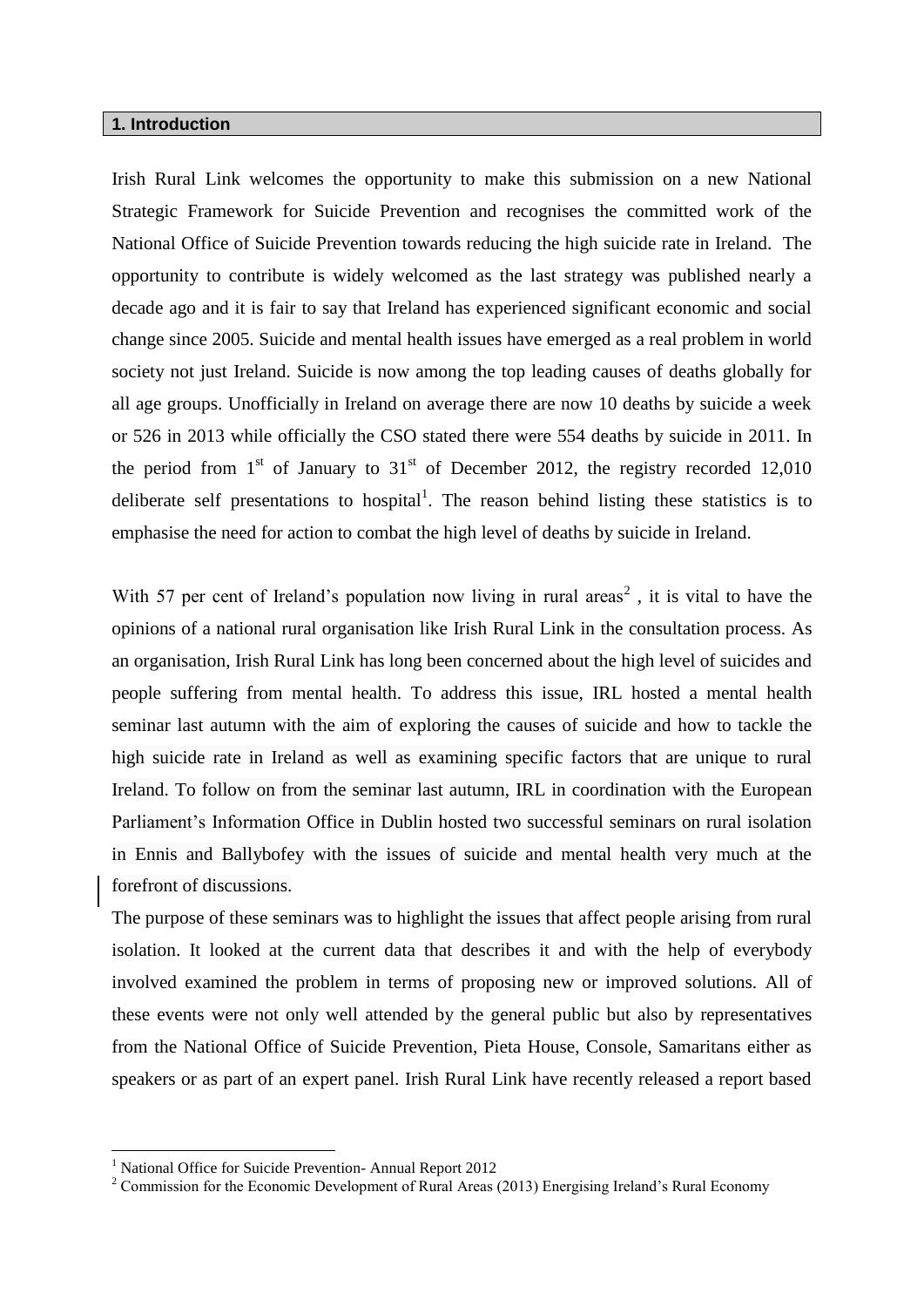on the opinions expressed at these events, these opinions ranged from the causes of rural isolation to the possible solutions that could be implemented at both local and national level.

Using IRL's experience of working with rural groups and it's consultation with members, this submission will set out what they believe are the factors contributing to the high levels of suicides and mental health issues. The main focus of this submission will be possible actions and policy that could be introduced to influence suicide levels. It is believed that the first steps in the introduction of a new national framework for suicide prevention needs to identify the key stakeholders who can make a real impact at local level and a clear set of objectives to adhere to, a list of which will be conveyed later. This submission will look to both prevent and respond to death by suicide. The last section of this paper will concentrate on areas of further research that could be explored to gain an understanding of the reason behind why people take their own lives.

# **2-Factors that contribute to Suicide**

It is important to say from the outset that there is no one single cause of suicide but that there is a variety of causes that contribute. This section aims to use IRL's report on rural isolation as well as other academic sources to explore the factors that contribute to suicide.

# **2.1 Social Exclusion- Definition**

Social exclusion was indentified in both IRL's report and other academic sources as a major factor contributing to suicide. Social exclusion can take many forms, defined as the process whereby certain groups are pushed to the margins of society and prevented from participating fully by virtue of their poverty, low education or inadequate life skills. This distances them from job, income and education opportunities as well as social and community networks. They have little access to power and decision-making bodies and little chance of influencing decisions or policies that affect them, or of bettering their standard of living.

#### **What are the factors of social exclusion?**

- Lack of money or other resources
- Living in isolated geographical areas
- Working alone, particularly on farms or related self employment businesses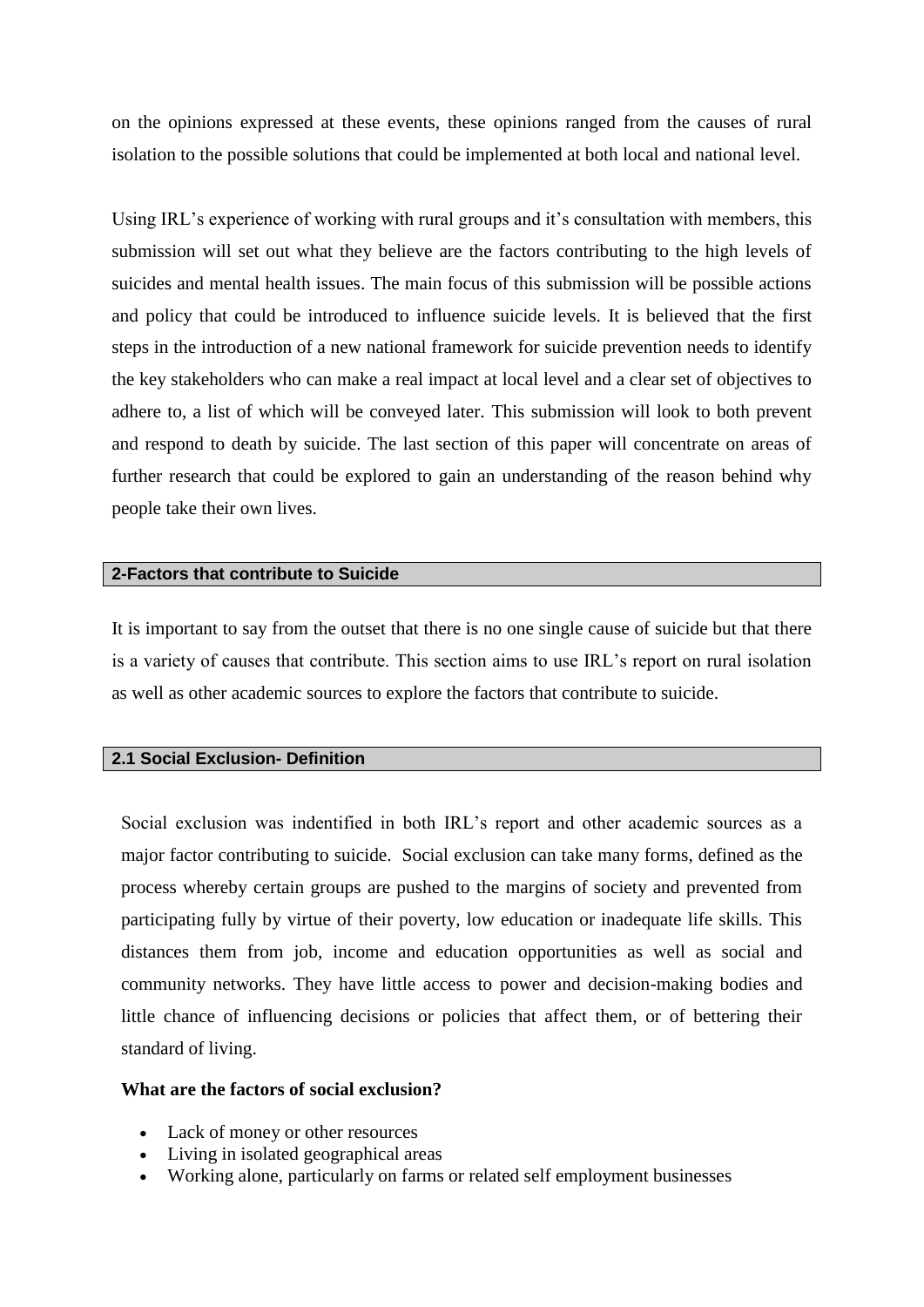- Discrimination against particular groups or categories of people e.g. Gay, Lesbian, race or cultural related origins
- "Physical" barriers such as a lack of transport or the absence of services/facilities in an area
- Lack of confidence to participate in society
- Lack of skills/qualifications which may be needed for social and economic participation
- Living alone or confined to home because of disability or similar limiting factors
- Poverty
- Declining villages and issues related to housing

Other definitions.

"People are living in poverty if their income and resources (material, cultural and social) are so inadequate as to preclude them from having a standard of living which is regarded as acceptable by Irish society generally. As a result of inadequate income and resources people may be excluded and marginalised from participating in activities which are considered the norm for other people in society." Government Definition 1997.

# **2.1.1- Rural Isolation**

At its core the effects of rural isolation can lead to searing loneliness, depression and in some cases suicide. It describes the breakdown of communities and a disconnectedness that encourages a feeling of being forgotten. An attractive aspect of living in rural areas is that it is quiet and isolated compared to urban life but this isolation also causes feelings of exclusion, loneliness and solitude. People living outside cities or large towns face increased pressures both financial and social. By the nature of a rural setting, residents are marginalized in terms of services that urban residents can take for granted. The task of going to the local shop for a carton of milk is a far easier task in urban areas where people can walk around the corner while in rural areas this involves getting into a car and travelling a distance. In many cases this is not possible because many rural residents do not drive due to age and availability of a car. The lack of transport remains the biggest pressure on rural residents as it affects their ability to access services and employment. The lack of public transport in rural areas has a hugely negative effect on people's social life and their mental health due to their isolation.

As a nation, Ireland's population is ageing at an alarming rate due to improvements in health; people are living longer while the average age is increasing due to mass emigration of our youth because of the soar in unemployment. The issue of migration is felt at all age levels, older people lose children or grandchildren who might have regularly visited them while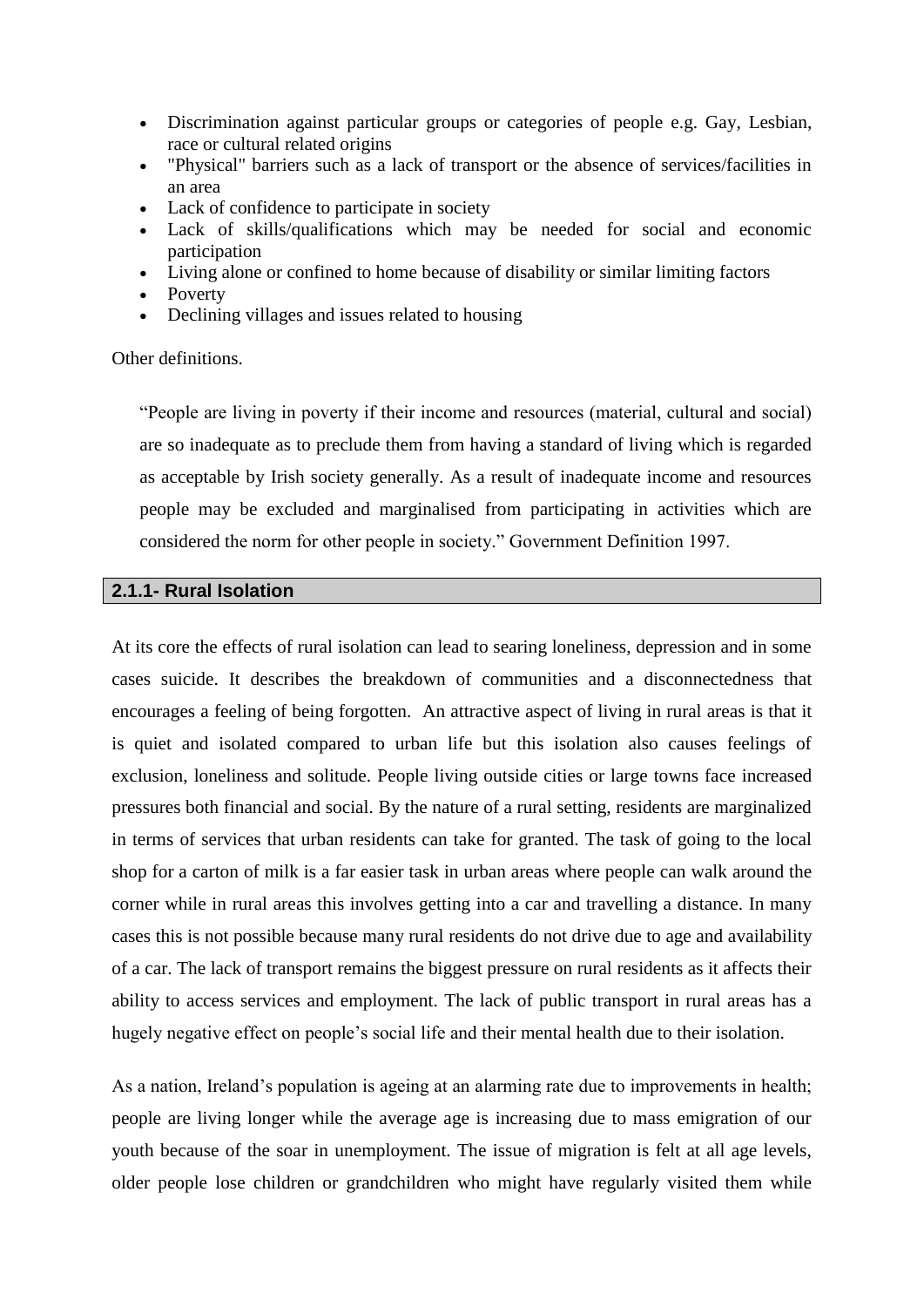younger people have lost siblings or friends. Migration has also devastated community groups as they can no longer function due to a lack of participants. When this happens there is a feeling of disappointment and even sadness. It is not just that hurling or football teams cannot be assembled, it is the wider fear of losing the youth and the belief that an ageing population will be vulnerable as the years pass by. Mass migration of our youth has left the remaining population with feelings of isolation and solitude.

# **2.2 Poverty and Unemployment**

For many researchers such as Cleary et al  $(2012)^3$ , lower socio economic groups are more likely to be linked to suicidal decisions. These lower socio economic groups are characterised by low educational attainment, limited job opportunities, multiple job histories, marginal farming and dependency on social welfare payments. Unemployment and poverty are prominent areas of concerns in rural areas. According to the CEDRA report unemployment rose by 192 per cent in rural areas during the economic crisis compared to 114 per cent in urban areas while the number of people living in poverty is said to double that of their urban counterparts<sup>4</sup>. This can be explained by the increasing numbers of farmers relying on nonfarm income and farmers tend to be employed at the lower skilled end of the employment spectrum which further exacerbates their exposure to the economic downturn.<sup>5</sup> Data shows that farmers that work outside of the farm are typically employed in the sectors most affected by the recent economic slowdown such as construction.

Unemployment is seen as one of the main pressures of living outside a major town or city. Unemployment in rural regions is 2 per cent higher than the national average of 12 % according to the Border, Midlands and Western Regional Assembly<sup>6</sup> but this can be significantly higher in some areas while youth unemployment can be as high as 79 per cent. Agriculture remains the largest industry but it is vastly dependant on subsidies due to large costs in production. The average agricultural wage was  $\epsilon$ 25,483 in 2012 while the average industrial wage was  $\epsilon$ 36,278 in 2012. In categories such as tillage, sheep, beef this income is

<http://www.agresearch.teagasc.ie/rerc/downloads/Final%20Report.pdf>

1

 $3$  Cleary, A., Feeney, M. and Macken-Walsh, A. (2012) Pain and Distress in Rural Ireland- A qualitative study of suicidal behaviour among men in rural areas.

<sup>4</sup> Commission for the Economic Development of Rural Areas (2013) Energising Ireland's Rural Economy

<sup>&</sup>lt;sup>5</sup> Teagasc (2008), "An examination of the contribution of off-farm income to the viability and sustainability of farm households and the productivity of farm businesses",

<sup>&</sup>lt;sup>6</sup> Border, Midlands and Western Assembly (2010) Socio Economic Data. Available on website<http://www.bmwassembly.ie/region/indicators.html>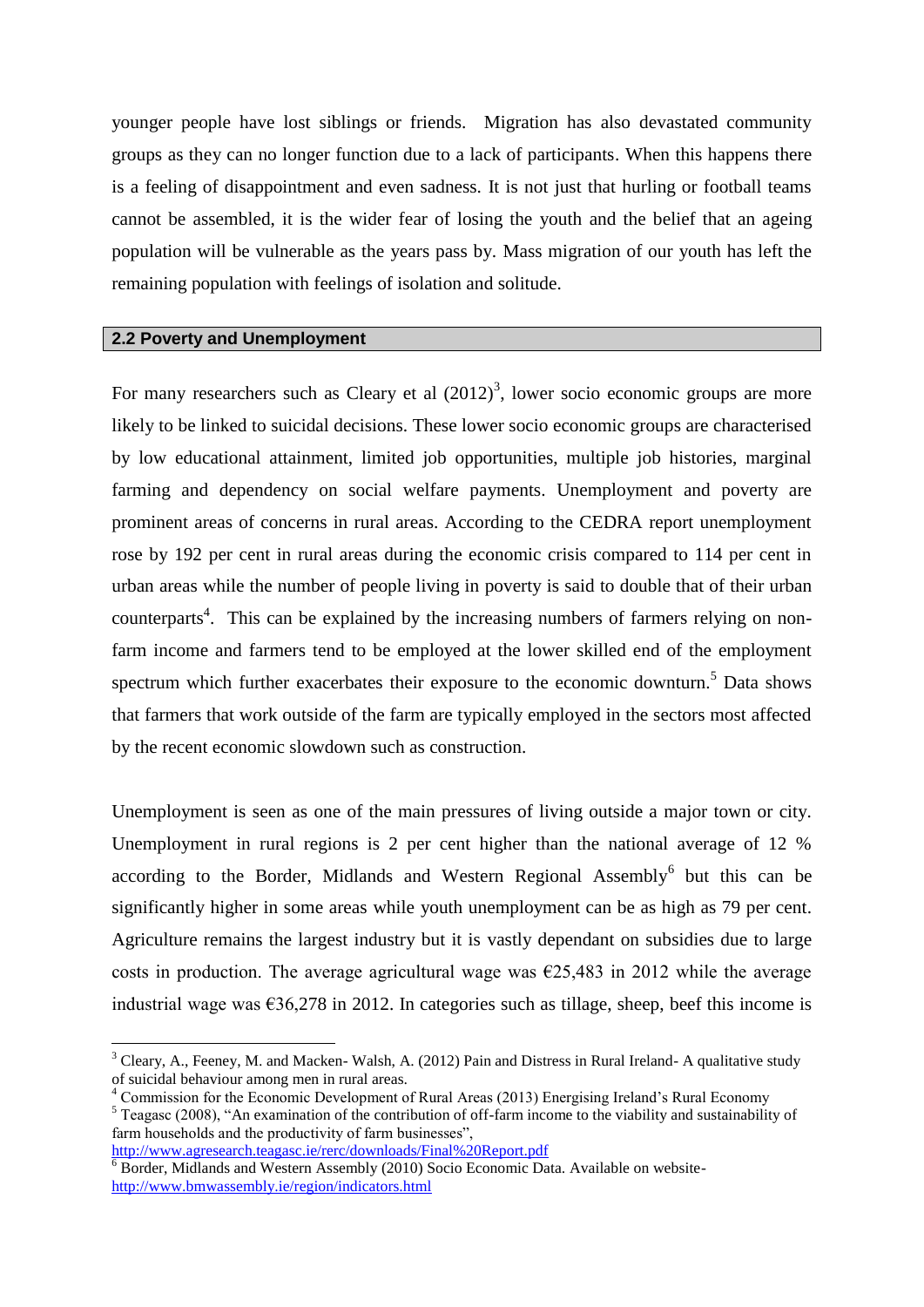circa €8,000 per year. Farm families are relying on off-farm employment and subsidies to survive which has greatly reduced due to the decline in the construction sector where the majority of farmers were employed. With the average wage lower in rural areas this means that rural residents have a lower standard of living. Rural residents also face higher travel costs when it comes to services such as health and education.

Rural Poverty as has been stated by numerous studies is often invisible in comparison to obvious urban decay, which can demonstrate obvious signs of low income levels. The cost of living in rural households is generally  $E100$  per week higher than their urban counterparts (Vincentian partnership and Irish Rural Link Study 2010). The Teagasc farm income survey continuously shows that average farm income which ranges from as low as low as  $E17k$  to 23€ per annum, is a long way behind the average industrial income of  $€34k$ 

#### **2.3- Loss of Services**

Closure of public services and businesses in rural areas has left rural communities disconnected from many services that other areas take for granted. The closure of post offices, schools, pubs and Garda stations forces people to travel greater distances which is just not feasible for many people due to lack of public transport. The closure of post offices affects the most vulnerable in society the unemployed and pensioners, both groups who don't have the capacity to travel further to receive their payments. The post office like the local pub also has a social aspect, it is a place where people meet and their weekly visit to the post office might be their sole interaction during the week. The centralization of services cannot continue as it is having a hugely negative effect on the quality of life in rural areas. The economic viability of public services has seen priority over their social importance in the past few years due to the economic crisis but this is a trend that cannot continue.

# **3-Recommendations**

Using the structure of the previous national suicide prevention framework, IRL offer recommendations to be considered on behalf of their membership. These recommendations will be divided into policy that can be implemented at national level and what can be done at community level by targeting certain groups to address suicide levels. An aspect of suicide that can sometimes be forgotten is responding after there is a death by suicide. This is an area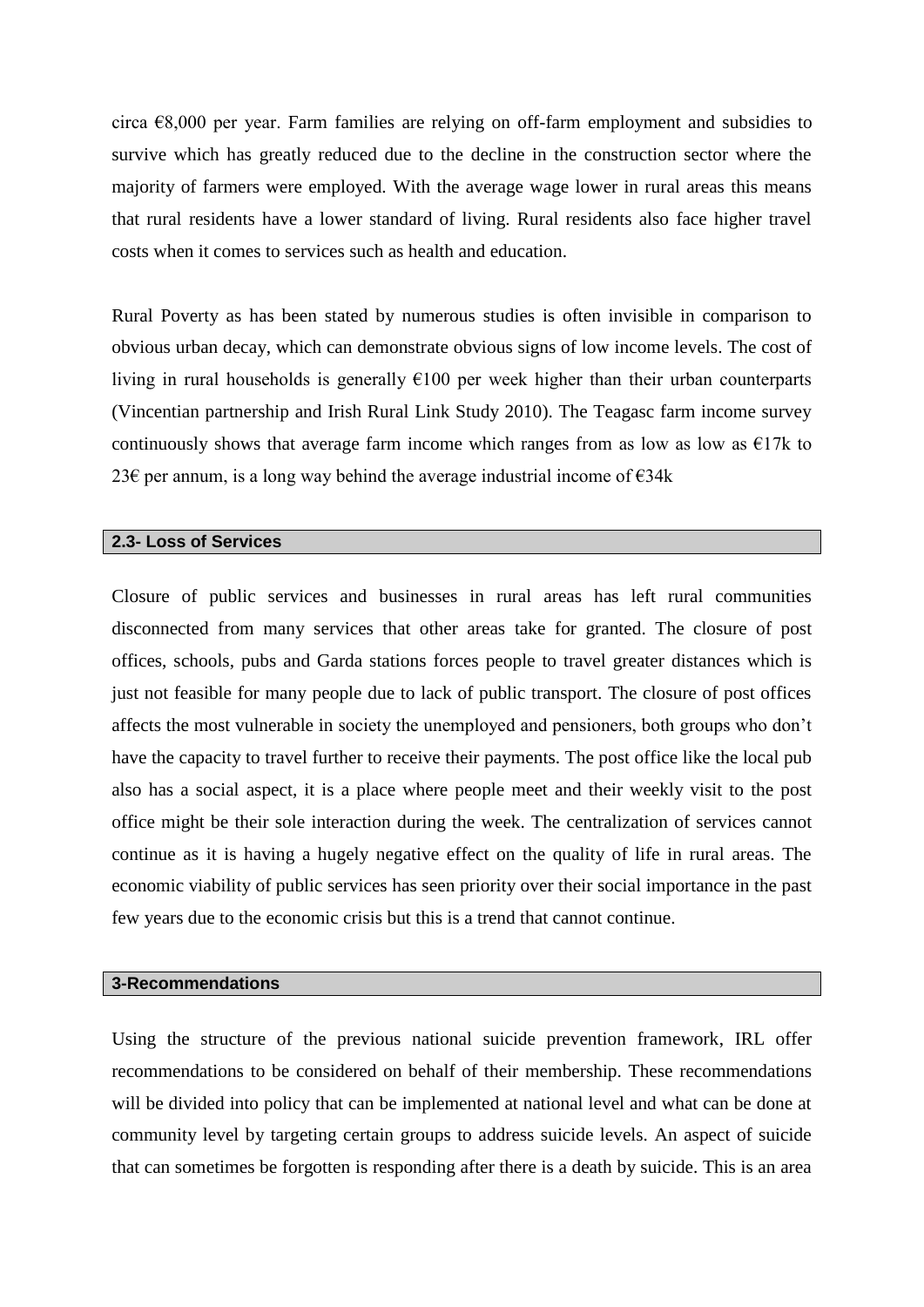that needs to be examined in more detail as the families and friends of those who take their own lives need support. While the final section of the recommendations will focus on areas of further research, IRL believe that the framework should set out clear objectives that acknowledge the magnitude of the problem and the scale of the task at hand. It is believed that a valuable suicide prevention strategy's objectives should be entwined to achieve its maximum potential.

#### **Objectives**

- Increase the awareness about the enormity of the problem and raise the profile of the services that are available
- Reduce the number of suicide and incidents of self harming
- Tackle the causes of suicide by further research
- Address the stigma attached to mental health problems especially in rural areas where traditionally attitudes can remain
- Improve data collection on the incidence of both suicide and attempted suicide
- Address the drink culture in Ireland especially among young people
- Improve research and evaluation of effective interventions

A suicide prevention strategy should have specified financial and human resources, a time frame for implementation, as well as short to medium and long-term objectives.

# **3.1- National Policy/ Guidance**

To tackle suicide in Ireland there needs to be a cohesive strategy between national and local organisations. It is clear that there are many individuals and community groups who are willing to contribute to finding solutions but these groups and individuals need guidance and financial support from national level.

# **3.1.1-Community Programmes**

IRL recommend the consideration of a specific community based information programme. Such a programme would include the training of mentors who would co-ordinate information programmes among all of the community organisations on a region or county basis. The mentor would also act as a liaison point between families affected by suicide and the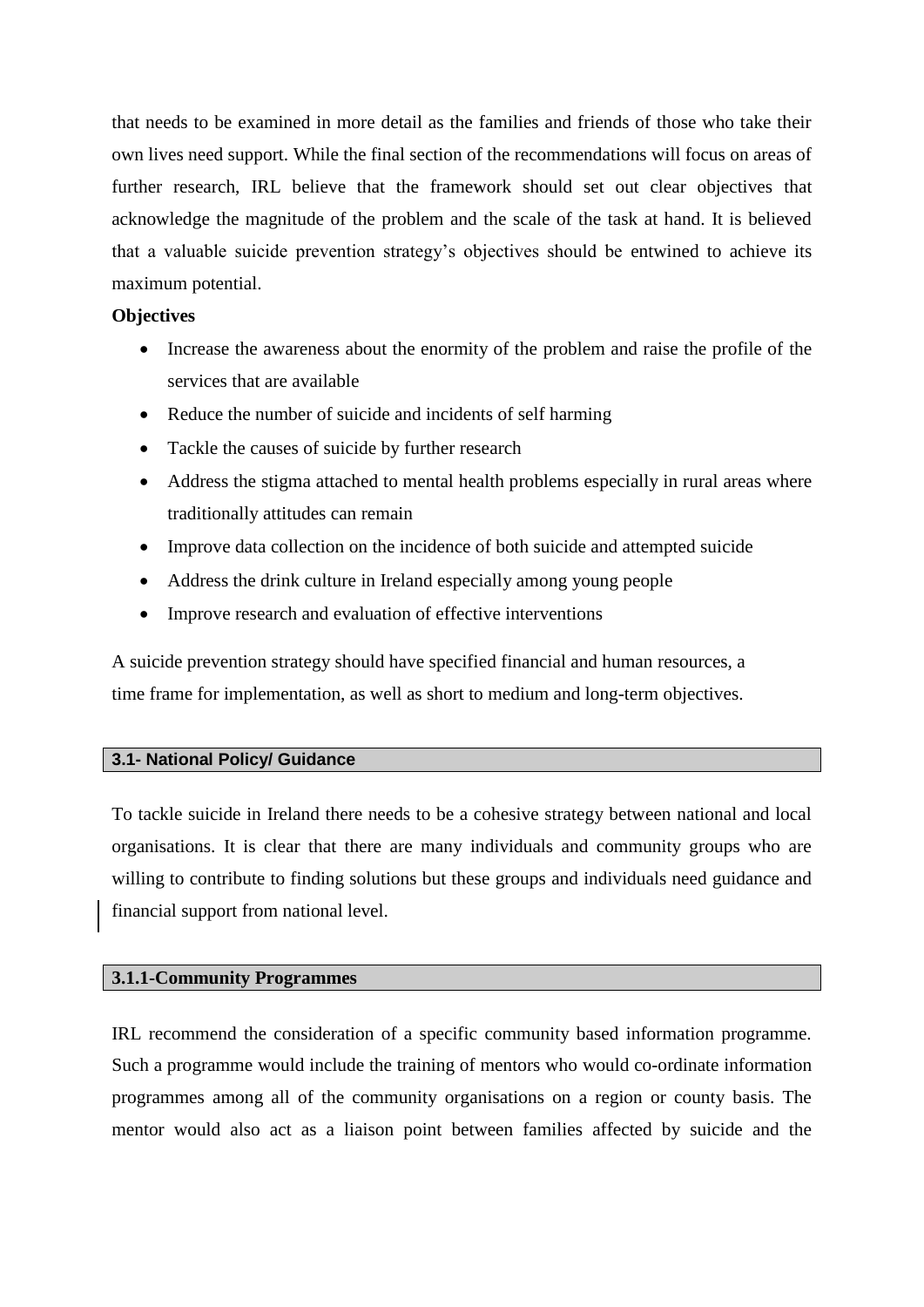services<sup>7</sup>. Similar programmes such as Community Alert and more specifically the IRL Farm Safety Mentoring Programme and the TV Switch Over Programme, 2012, which reached a total of 85,000 households in 4 months.

#### **3.1.2- Media**

As a topic suicide is very sensitive in nature, many families have lost loved ones but to tackle the problem it needs to be discussed. Through media awareness campaigns the traditional attitudes to suicide and mental health can be dealt with. It is only through discussions and awareness campaigns that the issue of suicide prevention can truly be tackled. Suicide prevention can be compared to the road safety campaigns which address the number of deaths on Irish roads. In 2013, 190 people died on Irish roads<sup>8</sup> while 526 people took their own lives. There is a clear gap in the amount of media coverage and funding given to mental health issues compared to road safety. IRL understands that it is a very sensitive issue but believes that increased awareness can save lives. It is felt that the best method of raising awareness is by building a story around the statistics of suicide, when people hear statistics they can be forgotten very quickly in contrast to a real life story because behind every figure is a story of pain and suffering. Through the bravery of people like Conor Cusack, and Alan O'Mara who have spoken out about their depression, mental health awareness has benefitted while also tackling traditional attitudes. Media awareness can and does save lives by letting people suffering know that there are people in similar situations while also making them aware of the support services available.

#### **3.1.3- SafeTALK/ A.S.I.S.T.**

1

One of the most successful initiatives to be introduced by the National Office of Suicide Prevention is the safeTALK and A.S.I.S.T training courses. It is believed that there is potential to expand these courses to reach a larger percentage of the population. IRL believe that every club, association and community group should be firstly made aware of it and that organisations with more than 100 members in receipt of any funding should be required to send a member for the training per year. The membership number could be lowered each

<sup>&</sup>lt;sup>7</sup> Carnegie UK Trust Rural Programme (2009) A Manifesto for Rural Communications.

<sup>8</sup> http://www.garda.ie/Controller.aspx?Page=10816&Lang=1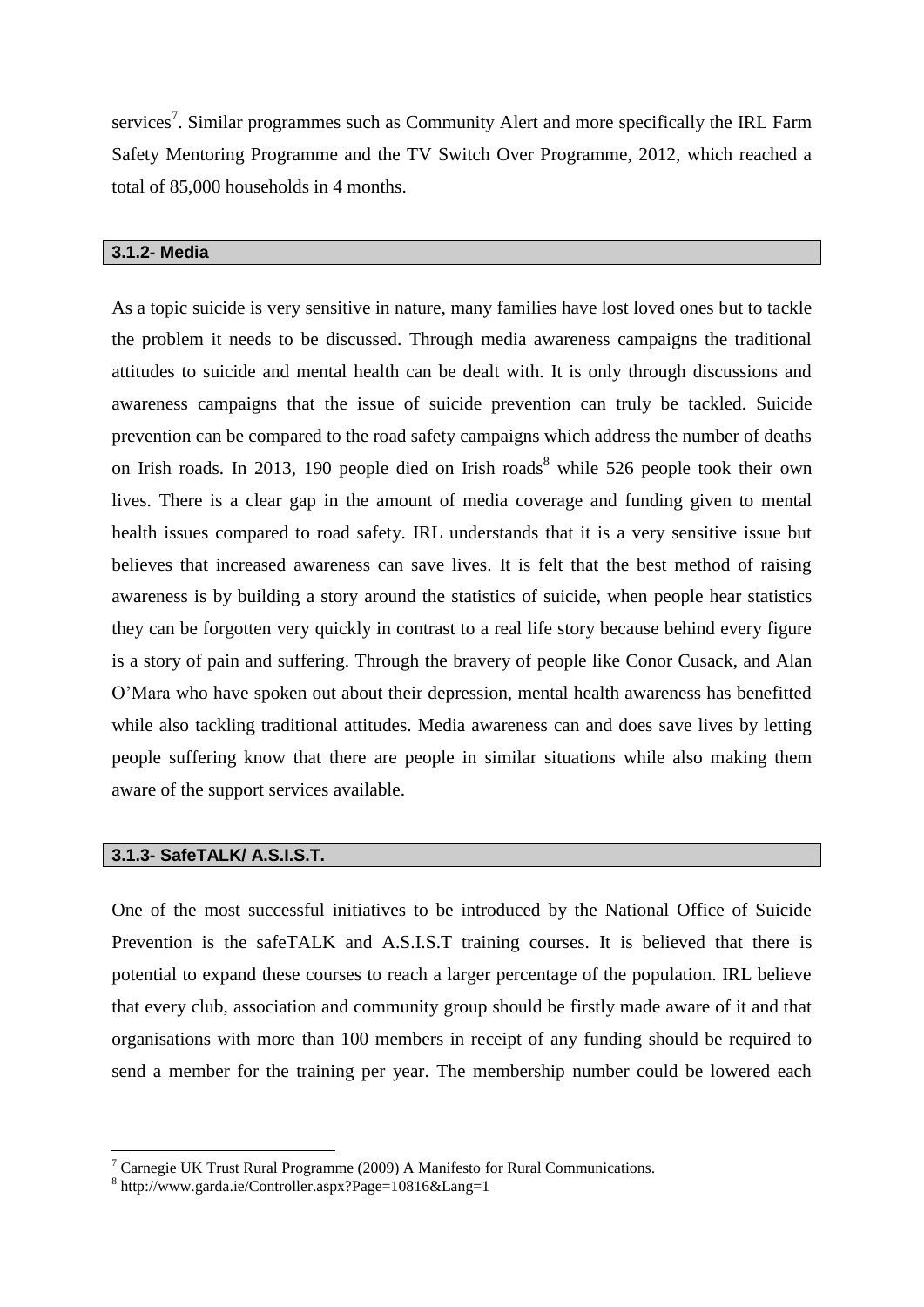year; resulting in the majority of organisations having at least one member with suicide alertness skills.

# **3.1.4- Transport**

As stated earlier a lack of public transport remains a long term problem for rural areas while contributing to rural isolation. A strategy that could be used here is increased funding for the rural transport scheme. The Rural Transport Scheme acts as a life line for many rural residents especially the elderly. The scheme offers the best value for money when it comes to reducing rural isolation; it also provides the participants with a sense of independence allowing them to remain in their homes and not having to ask their family for transport. The scheme allows participants to meet people in a similar situation who otherwise might not see someone from one end of the week to the next. For many rural communities the local pub can is the focal socialising point but in more recent times many rural pubs have closed. With the changes in the drink driving laws many rural residents can no longer socialize because of the lack of public transport resulting in them feeling isolated. Local Area Hackney Licence is seen as a positive and creative policy introduced to address this rural transport problem. Rural communities welcome policy like this but warn that these new policies need to be advertised at a larger scale so as to reach their full potential. The Local Area Hackney Licence is welcomed as it has the potential to tackle rural isolation by providing people with transport to social events, GAA, church etc as well as the prospect of creating employment. IRL is calling on the National Transport Authority to raise awareness of this initiative to increase participant numbers.

#### **3.1.5- Alcohol Abuse**

1

As a nation Ireland is well known for its drinking culture which in some ways gives licence for the misuse of alcohol among all groups. In rural areas especially the local pub is the only place to socialise, leading to a dependency on alcohol. In many cases alcohol can act as a socially acceptable coping mechanism for dealing with mental health problems. With a lack of alternative socialising opportunities in towns and villages, there is immense pressure placed on young males especially to become part of the local drinking culture and reduces the likelihood of them seeking support. According to Canetto and Cleary  $(2012)^9$ , this is an

<sup>9</sup> Canetto, S.S. and Cleary, A. (2012) Editoral: Men, mansculinities and suicidal behaviour. Social Science& Medicine, 74(4):1-5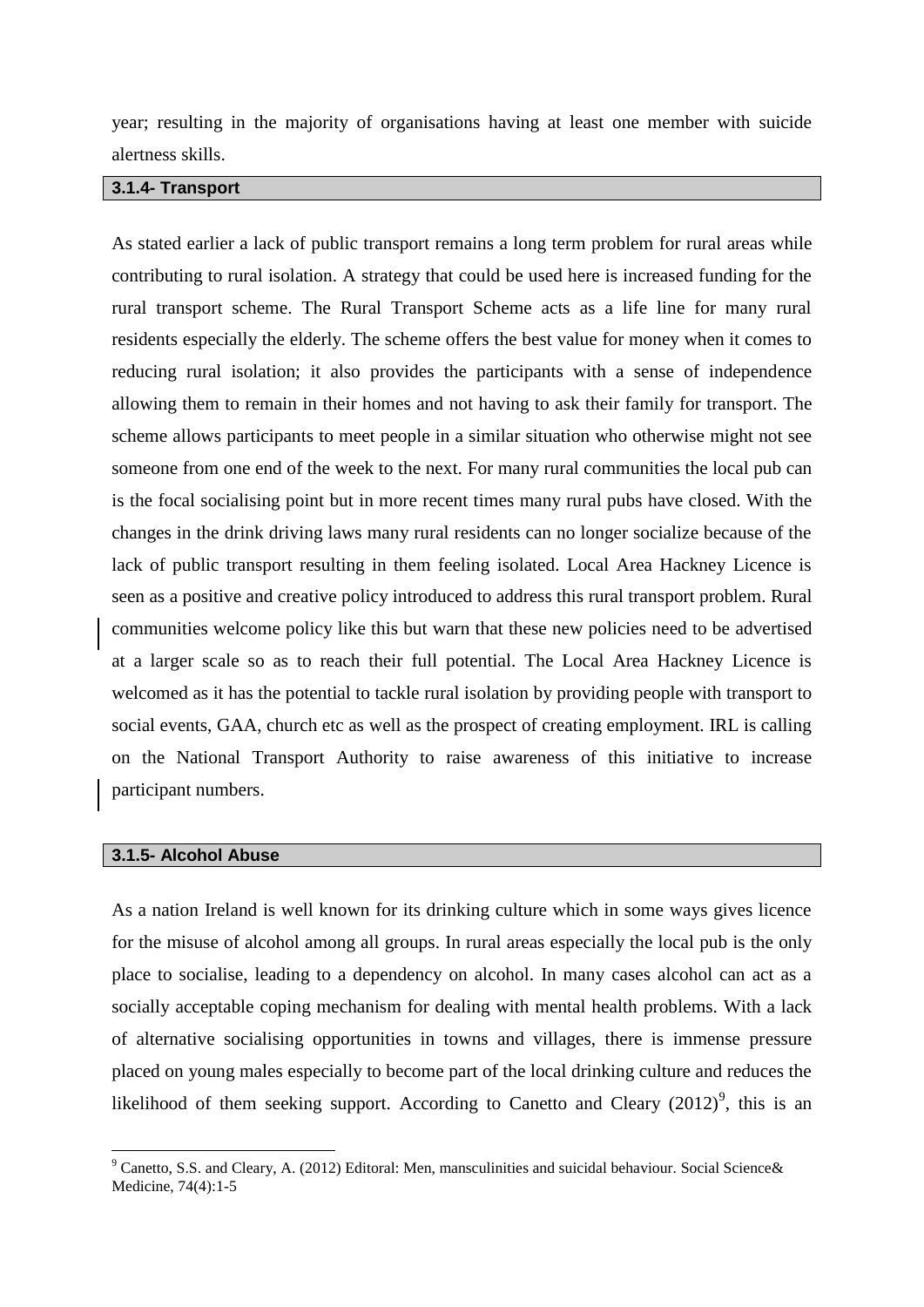important explanatory pathway for male suicide. Alcohol abuse along with mental health issues are a combination for disaster. As a state, Ireland needs to address its drinking culture with young people being the primary concern. Education around alcohol should be largely aimed at young people at secondary school level, as there is a large culture of underage drinking in Ireland. Drinking habits and attitudes are picked up at very young age when people can be influenced by their peers.

#### **3.2- Targeted Groups**

As stated previously IRL would like to commend the work of the National Office of Suicide Prevention for the delivery of the safeTALK and Applied Suicide Intervention Skills Training (A.S.I.S.T). There is a large network of people across the country that has been trained in suicide prevention skills. Over 26,000 people have been trained in A.S.I.S.T. and over 16,000 have been trained in safeTALK to date. IRL believe that the training needs to be targeted at individuals dealing with the most vulnerable groups of death by suicide. These groups include the unemployed, school children, college students, young men and older people. The individuals dealing with these groups on a daily basis should be properly trained in identifying of people with thoughts of suicide. By targeting the training at these community groups the training will reach the most vulnerable people and provide immediate support.

Irish Rural Link as an organisation has a wealth of experience delivering training to rural communities through the Benefit computer training program. With a membership of 600 community groups nationally, IRL is in the prime position to gain access to the most isolated and marginalised people in rural areas. IRL co-ordinated the computer training through their offices in Moate, organising the venues, trainers and participants of the training course. With this in mind, IRL is in a position to facilitate delivery of the safeTalk and A.S.I.S.T training.

### **3.3. Responding to Suicide**

Central to a national strategy for suicide prevention is responding to deaths by suicide. This is an issue that is not often considered when you think of suicide prevention but can be of vital importance**.** Death by suicide in a small community like a school can sometimes cause a chain like effect leading to more deaths if sufficient support is not offered to the group. When a community sample of young men (aged 18-34 years) were asked about whether or not they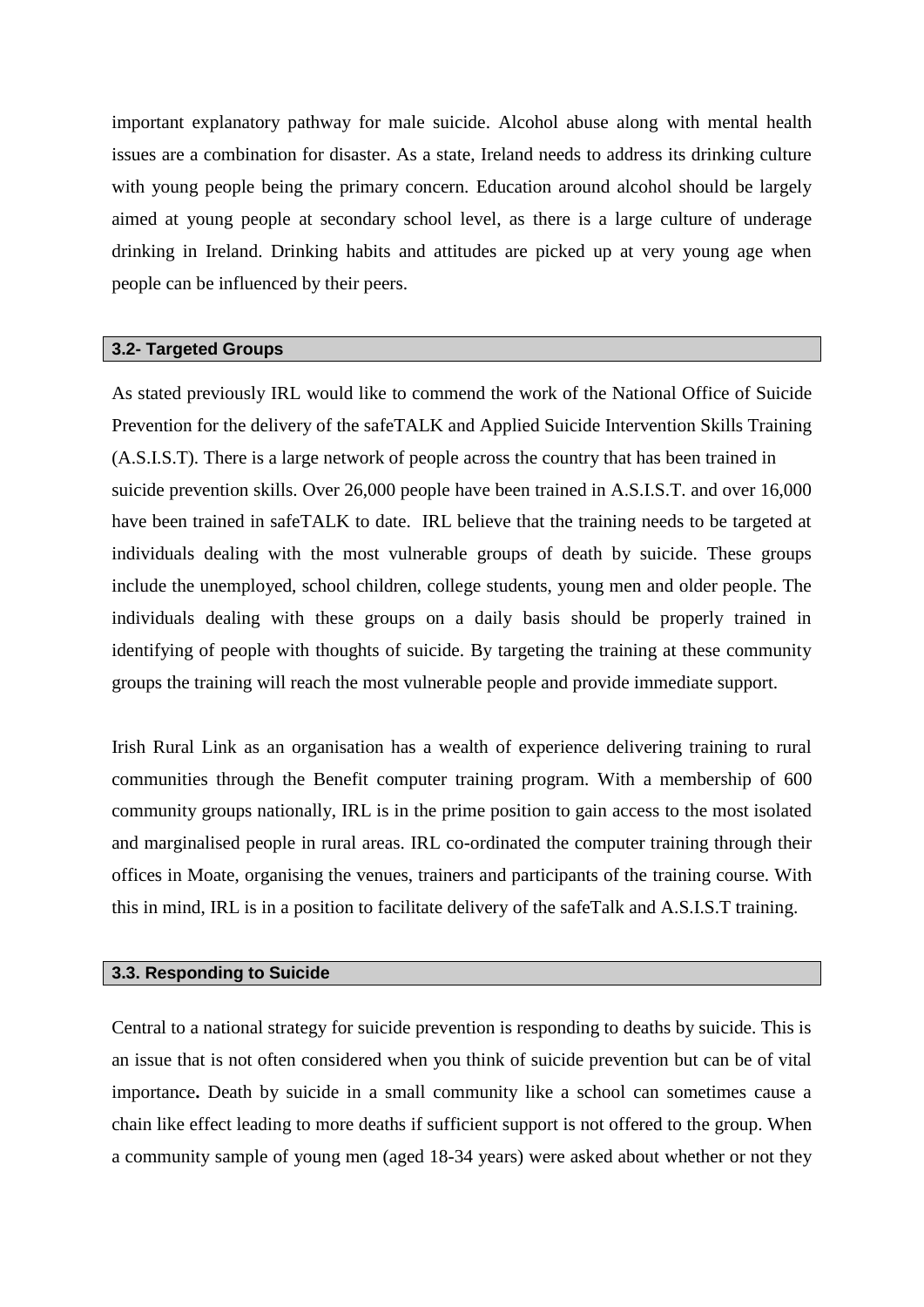knew someone who had died by suicide, 78% said 'yes', 42% knew 'more than one person', while 17% knew 'a close friend' who died by suicide (Begley et al,  $2004$ )<sup>10</sup>. With such a large proportion of the population experiencing a death by suicide it is vital that counselling for these individuals is offered.

Suicide has a devastating effect on families and communities leaving them looking for answers behind their loved one taking their life. These people need support services that are readily available; with a large proportion of deaths by suicide occurring in rural areas there is a case for a moving of services to rural regions. The continued supports of counselling and phone services need to be maintained so that anyone in distress get the assistance they need.

#### **3.4. Possible Areas of Further Research**

Levels of suicide and self harming have significantly risen since the 1980's; further research needs to be conducted to investigate the reasons behind this. According to the most recent research from the CSO the high risk age groups are men between 20-29 and 40-49 years old while women aged 50-59 are most at risk. What issues are people experiencing in these age categories to make them consider suicide or self harming? An in-depth study is needed to investigate the relationship between age and likelihood to take their lives or commit an act of self harm.

Central to suicide prevention strategies is traditional attitudes to mental health and personal awareness. The safeTALK and A.S.I.S.T are vitally important incentives but suicidal thoughts are inherently personal feelings that only the individual knows. People need to be able to identify signs of mental health and seek help from services in their area. Traditional attitudes and the stigma of suffering from mental health issues can prevent people especially men from talking to someone. Research needs to be conducted around traditional attitudes and to examine how the public's perspective of mental health can be altered.

#### **4. Conclusion**

<u>.</u>

Ireland has the sixth lowest overall population rate for suicide but one death by suicide is too much never mind 526, last year's figure. In society today there is a tendency to focus on statistics but behind every figure there is a human life gone and a family left in turmoil. In

 $10$  Begley M, Chambers D, Corcoran P, Gallagher J. The Male Perspective: young men's outlook on life. Mid-Western Health Board, National Suicide Research Foundation and National Suicide Review Group, 2004.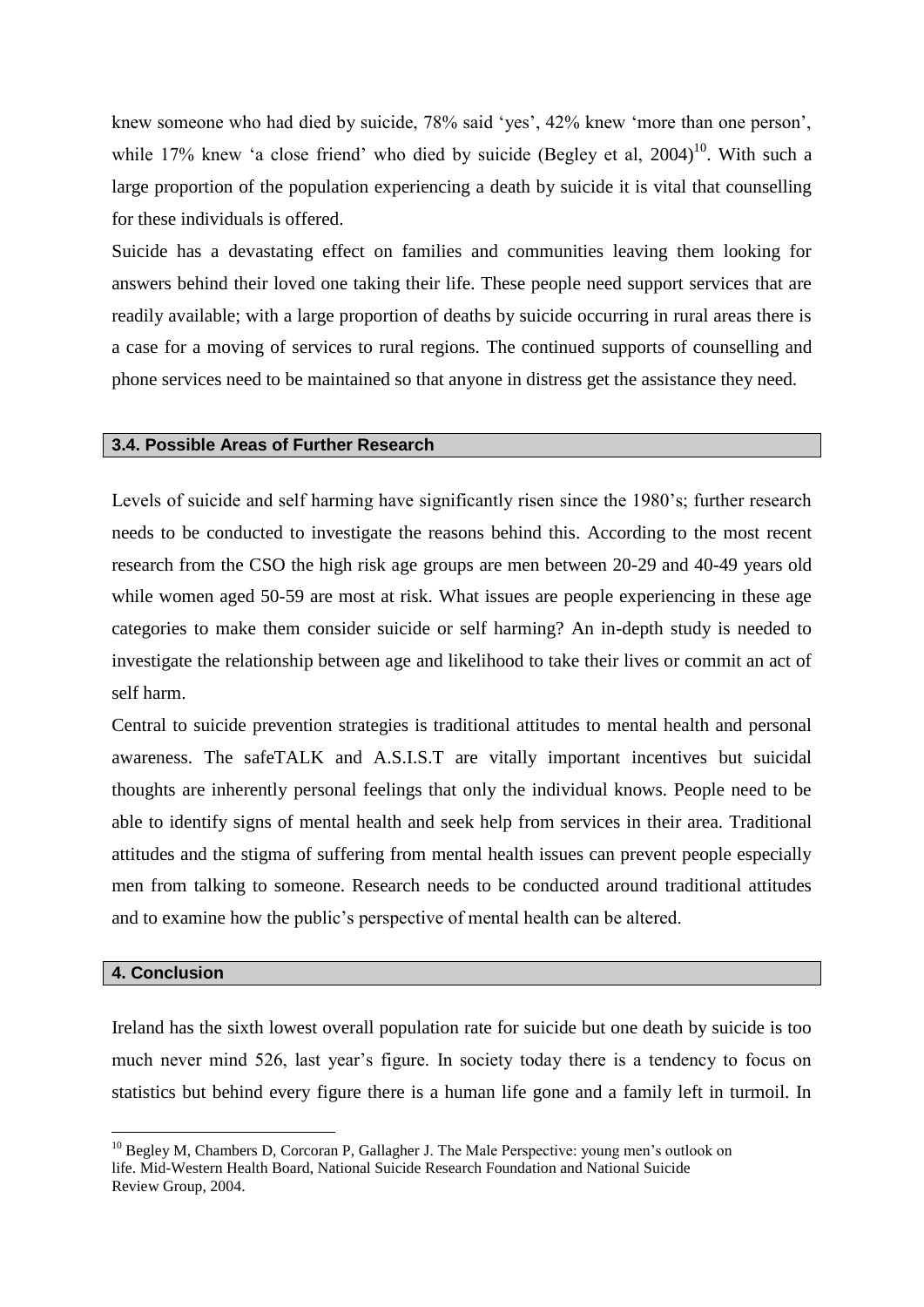rural areas especially, there seems to be a number of factors that contribute to suicide and self harming that needs to be examined in more detail. From two seminars hosted by Irish Rural Link regarding rural isolation it is clear that there are many groups and individuals who are concerned and willing to contribute but these people need direction provided through a National Suicide Prevention Strategy. This new suicide prevention strategy needs to set out clear medium and long targets which are both ambitious but yet achievable. The monitoring and evaluation of the targets will be important as it will provide accountability because these figures cannot continue to rise.

Suicide and self harming are two increasing problematic issues that need urgent attention; a national strategy needs commitment from the government to support the policies and initiatives that are suggested by the National Office of Suicide Prevention through their consultation process.